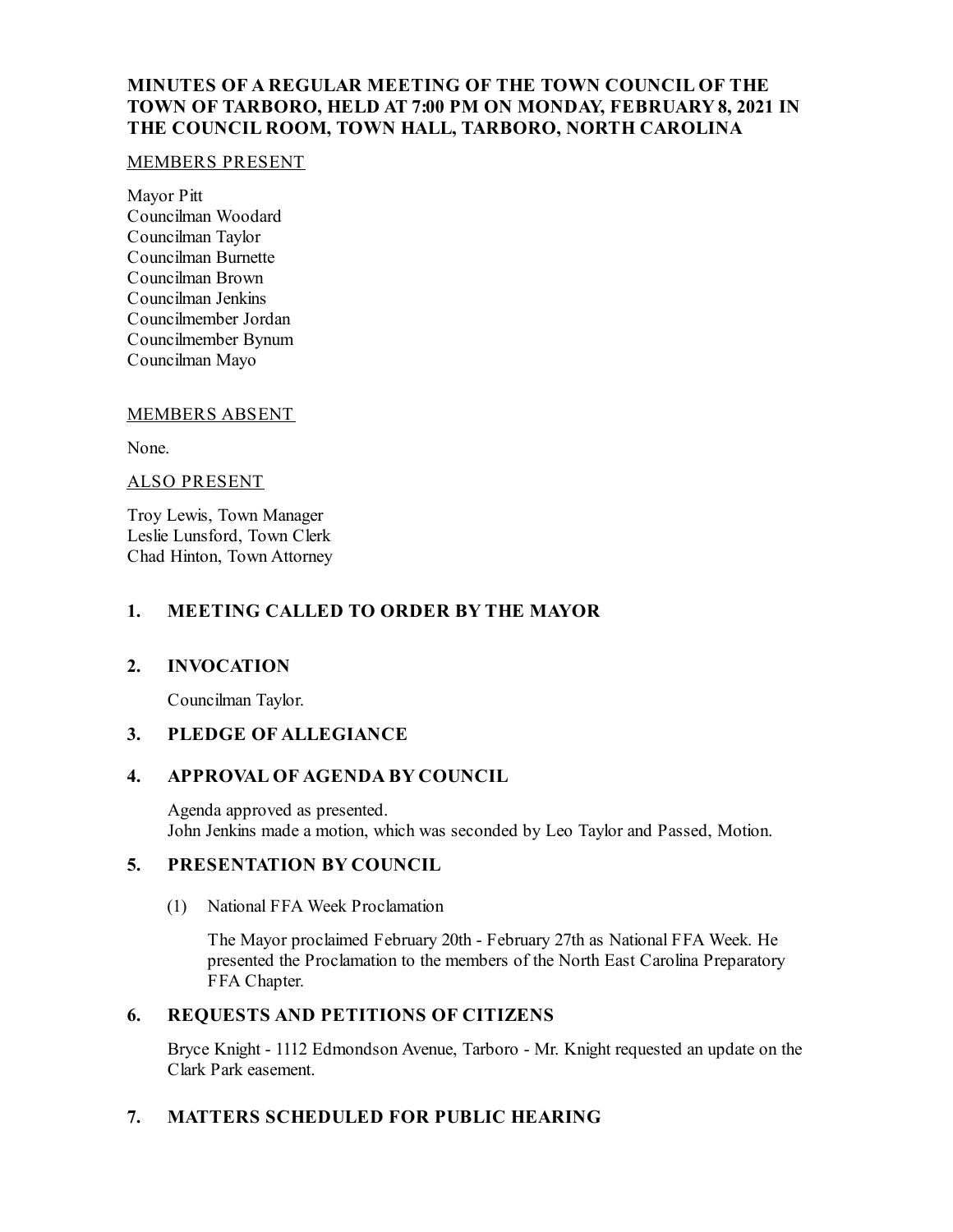Conditional Use Permit - 20-01 - Residential Subdivision - to consider an application from Charles Ainsley for the construction of a residential subdivision to be located on the south side of W. Northern Boulevard between Main Street and Western Boulevard.

The Mayor declared the public hearing open.

Catherine Grimm provided background information.

No one spoke in favor of or in opposition of the Conditional Use Permit 20-01.

Everyone having had an opportunity to be heard, the Mayor declared the public hearing closed.

Council:

Councilman Jenkins made a motion, which was seconded by Councilman Brown and passed unanimously that Council considered the Conditional Use Permit application complete.

Councilmember Jordan made a motion, which was seconded by Councilman Jenkins and passed unanimously that Council considered the application complied with all applicable requirements of the land-use ordinance.

Councilman Taylor made a motion, which was seconded by Councilman Jenkins and passed unanimously that Council grant the application with no conditions.

### **8. TOWN MANAGERS RECOMMENDATIONS**

#### **Consent Items**

Consent Items approved as presented. John Jenkins made a motion, which was seconded by Leo Taylor and Passed, Motion.

- (1) Approve minutes of the January 11, 2021 regular meeting.
- (2) 2020 Tax Levy Memo
- (3) Tax Collector's Report

#### **Action Items**

#### **(4) Disposition of Town-owned Property - Confederate Monument**

Counciladopted a resolution conveying the Confederate monument to The Fort Branch Battlefield Commission, Inc.

Clarence Brown made a motion, which was seconded by John Jenkins and Passed, Motion.

### **(5) Piedmont Natural Gas Rectifier Project Compensation and Easement**

Councilapproved a Compensation Agreement and Easement for Piedmont Natural Gas to installa rectifier within the easement area.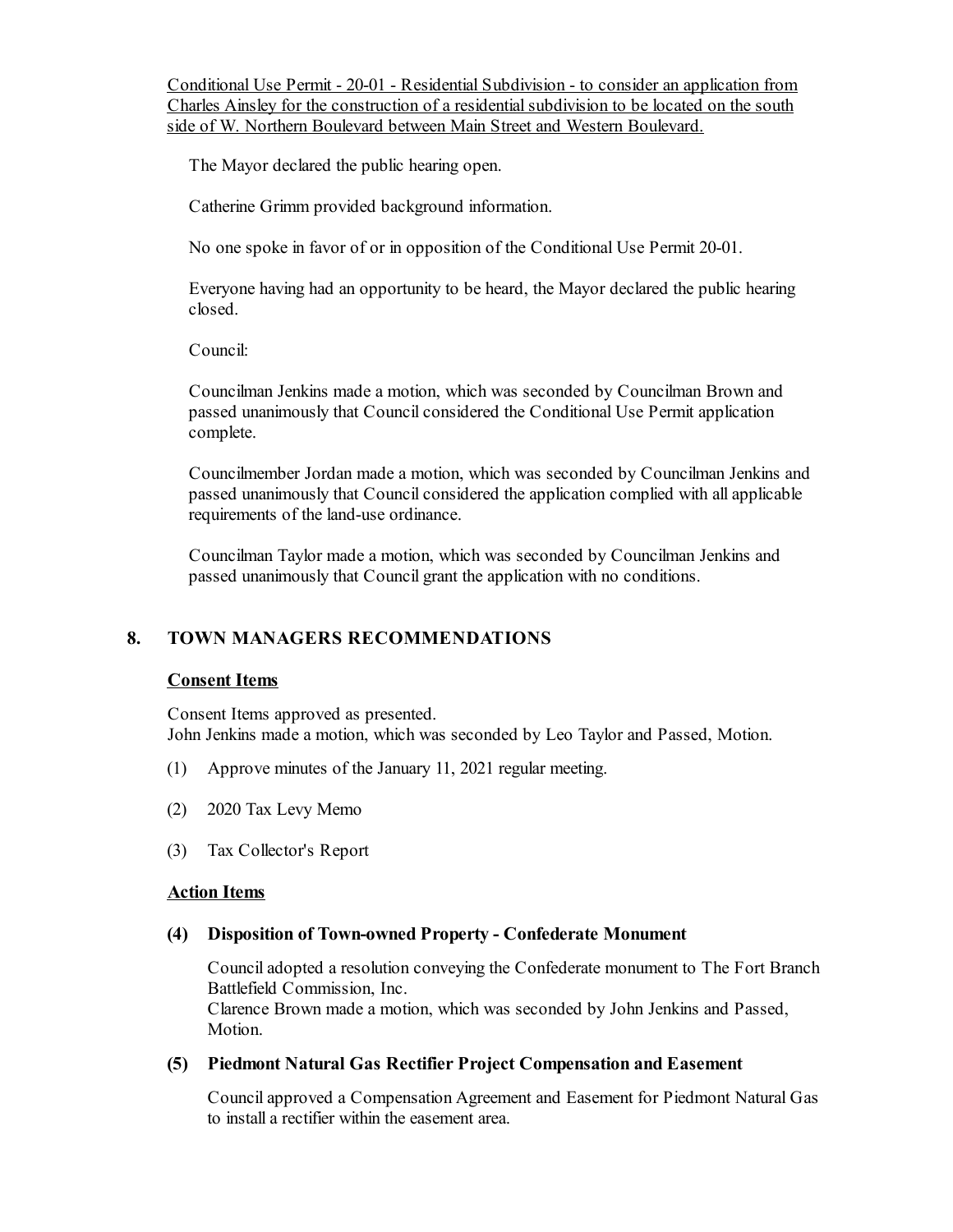John Jenkins made a motion, which was seconded by Clarence Brown and Passed, Motion.

#### **(6) Amend Contract - Auditing Services**

Councilapproved an amended audit contract with Flowers & Stanley, LLP. Deborah Jordan made a motion, which was seconded by Leo Taylor and Passed, Motion.

## **(7) CDBG-NR BidAward**

Councilapproved a new contract award to B&B Construction, the new low bidder for the Bradley Avenue project.

Deborah Jordan made a motion, which was seconded by Othar Woodard and Passed, Motion.

### **(8) Budget Amendment - Insurance Claim**

Counciladopted the presented budget resolution. Othar Woodard made a motion, which was seconded by Sabrina Bynum and Passed, Motion.

### **(9) Appointment for February - Tarboro-Edgecombe Airport Authority**

No action taken at this time. Council will be prepared to appoint an individual to fill the expired term at the March Council meeting.

### **(10) Appointment for February - Tarboro-Edgecombe Arts Commission**

No action taken at this time. Council will be prepared to appoint six (6) individuals at the March Council meeting.

## **9. OTHER REPORTS**

A. Town Manager

None.

B. Town Attorney

None.

C. Council Members

Councilman Woodard - thanked Councilman Mayo for his work to improve local internet with Suddenlink Communications.

Councilman Taylor - requested an update on Cook Out. Catherine stated that the plans have been picked up and site work in progress. Councilman Taylor also requested a meeting with Chief Webb and Code Enforcement Officer Jordan to discuss the nuisance policy such as garbage cans in front yards and parked cars.

Councilman Mayo - acknowledged Captain Edwards upcoming retirement. He also asked for the number a open positions in the Police Department, Chief Webb stated one open position.

Councilmember Jordan - none.